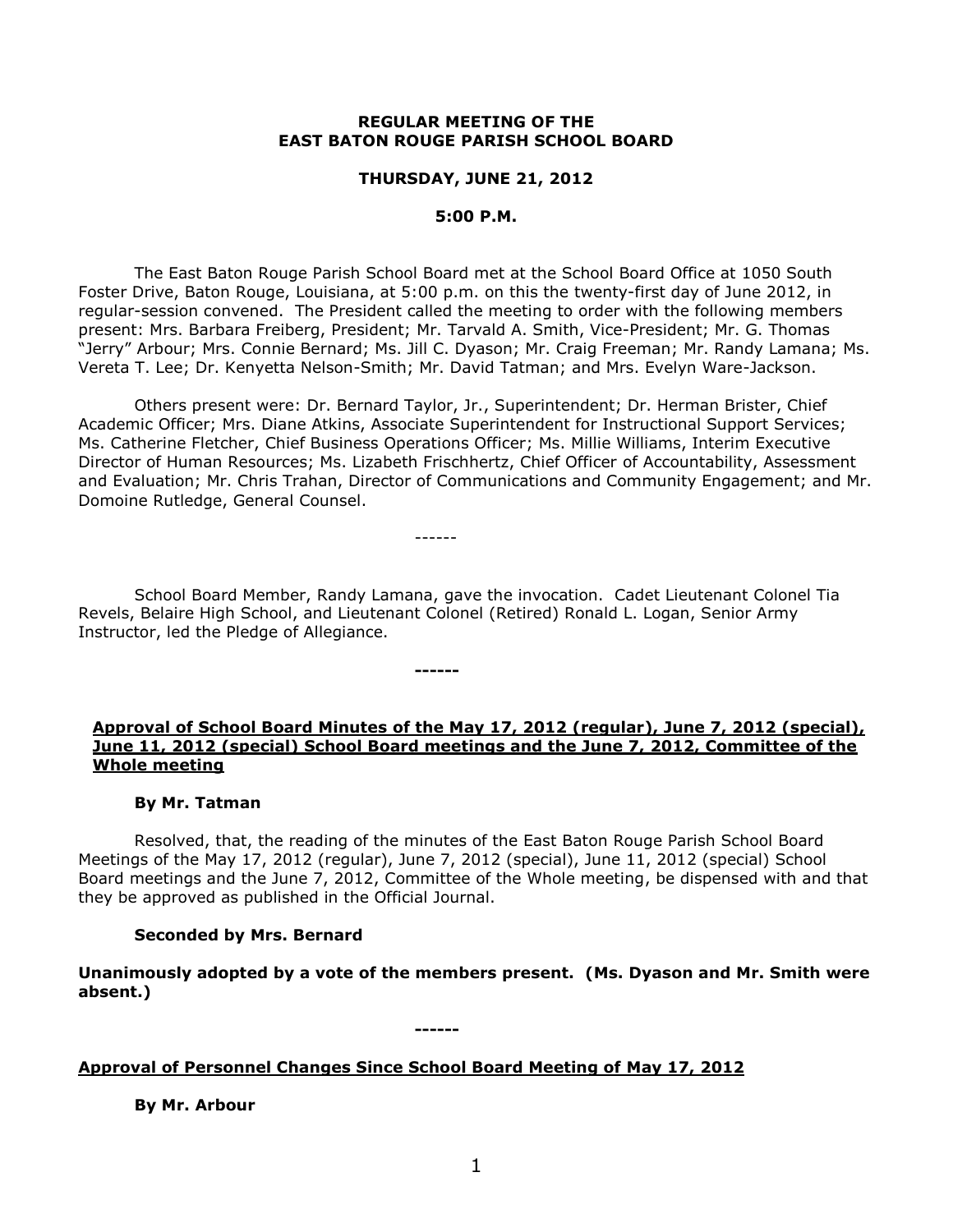Resolved, that, the changes in personnel since the School Board Meeting of May 17, 2012, be, and they are, hereby approved. **(A copy of the Changes has been marked "Official Copy" and placed in the files of the Board.)**

#### **Seconded by Mr. Lamana**

**Unanimously adopted by a vote of the members present. (Ms. Dyason and Mr. Smith were absent.)**

**------**

## **Approval of Three (3) Reassignments/Promotions**

#### **By Mr. Tatman**

Resolved, that, the East Baton Rouge Parish School Board does approve of the three (3) reassignments/ promotions: (a) Associate Superintendent for School Leadership and Instruction (Pre-K-12) Administration, (b) Associate Superintendent for Student Support Services; and (c) Confidential Assistant to the Superintendent.

## **Seconded by Mr. Lamana**

**Unanimously adopted by a vote of the members present. (Ms. Dyason and Mr. Smith were absent.)**

**------**

## **Approval of Consent Agenda Items, Excluding Items #18 and #21**

#### **By Ms. Dyason**

Resolved, that, the East Baton Rouge Parish School Board does hereby approve the Consent Agenda items, excluding items #18 and #21.

## **Seconded by Mr. Freeman**

## **Unanimously adopted by a vote of all the members.**

**------**

*The following items were approved as part of the Consent Agenda:*

**------**

## **Items approved by the Committee of the Whole for recommendation to the Board:**

Approval of the charter school ten-year contract between the J. K. Haynes Charter School and the East Baton Rouge Parish School Board. The Superintendent of Schools will finalize the contract.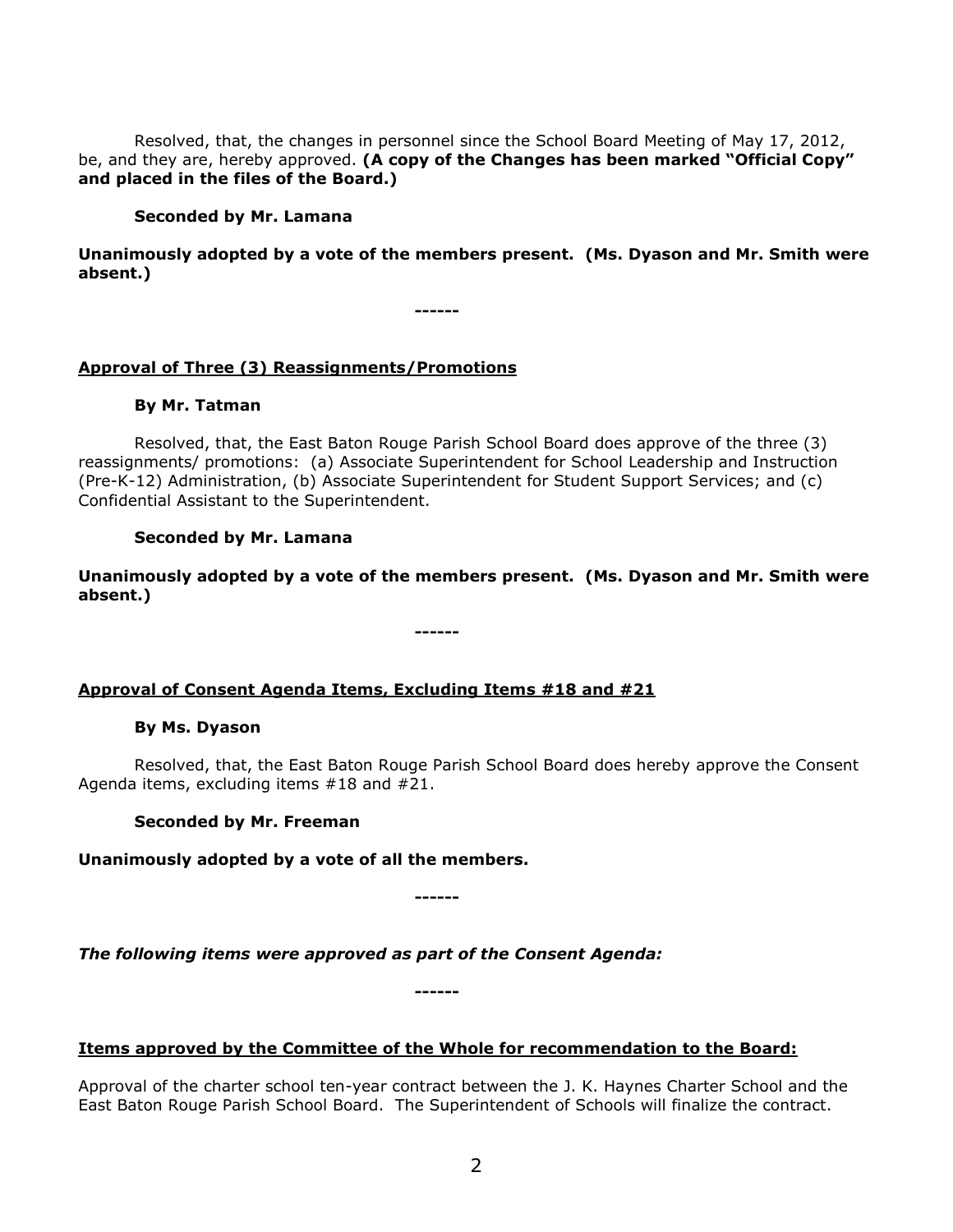Approval of the charter school ten-year contract renewal between the Children's Charter School and The East Baton Rouge Parish School Board.

Approval of the Certificated and Professional Local Personnel Evaluation and Accountability Plan.

Acceptance of the recommendation of Mr. Domoine Rutledge, General Counsel, East Baton Rouge Parish School Board, in the matter of: Samuel J. Cooper v. Prentiss L. Wellington and the East Baton Rouge Parish School Board, Suit No. 583,596; Section 22; 19<sup>th</sup> JDC and Anthony Ramsey v. EBRPSB and Prentiss Wellington, Suit No. 585,622; Division D; 19<sup>th</sup> JDC.

Authorization for staff to select *The Advocate* as the Official Journal of the East Baton Rouge Parish School System for the 2012-2013 school year, which will be used for the publication of the Board's proceedings, financial statements, legal advertisements, and any other advertising requirements.

Authorization given to staff through June 2013 to advertise, receive, and award bids for materials, supplies, and/or services to the lowest responsible bidder meeting specifications and all requirements of the Invitation to Bid.

Authorization for the administration to approve the most effective Property and Casualty Insurance Program Policy renewal package for the East Baton Rouge Parish School System for the 2012-2013 fiscal year.

Approval of the attached Resolution authorizing the Board President and Superintendent to execute and sign all documents to reject Uninsured Motorist Coverage in connection with the East Baton Rouge Parish School System's automobile liability coverage and its Self-Insured Retention Program for the 2012-2013 fiscal year.

Approval for staff to award the East Baton Rouge Parish School System's Fiscal Agent Contract to Capital One Bank and Neighbors Federal Credit Union for a period of two years, beginning October 1, 2012, through September 30, 2014, with an optional two-year extension.

Approval for staff to issue a Request for Proposal (RFP) for External Auditing Services. Services will continue through the 2011-2012 audit from Postlethwaite & Netterville.

Authorization for staff to negotiate a contract with Unemployment Compensation Control Systems, L.L.C., based upon the submitted proposal and return to the Board for approval.

Approval of the Actual December 2011 Semi-Annual Financial Tax Plan Update and the Revised 2011 2012 Tax Plan Budgets for Propositions 1, 2, and 3.

Approval of the 2012 East Baton Rouge Parish Prison Budget for Adult Education Services.

Approval of the ABC123, L.L.C. contract in the amount of \$10,500.00 for a Summer Summit for professional development for administrators and staff.

Approval of the following grant under \$50,000.00: a) Fuel Up to Play 60 grant in the amount of \$1,700.00. (Recipient – Ms. Amy Simoneaux, Teacher at Twin Oaks Elementary School).

Approval of the following items *In Globo:* (a) a revision to the Board Internet and Network Usage Policy to include verbiage mandated by the Federal Communications Commission Order No. 11-125; (b) a contract for consulting services between the East Baton Rouge Parish School Board and Career Compass of Louisiana; (c) a contract for professional services between the East Baton Rouge Parish School Board and the Douglas Manship, Sr. Theater Complex Holding, Inc. (Manship Theatre) and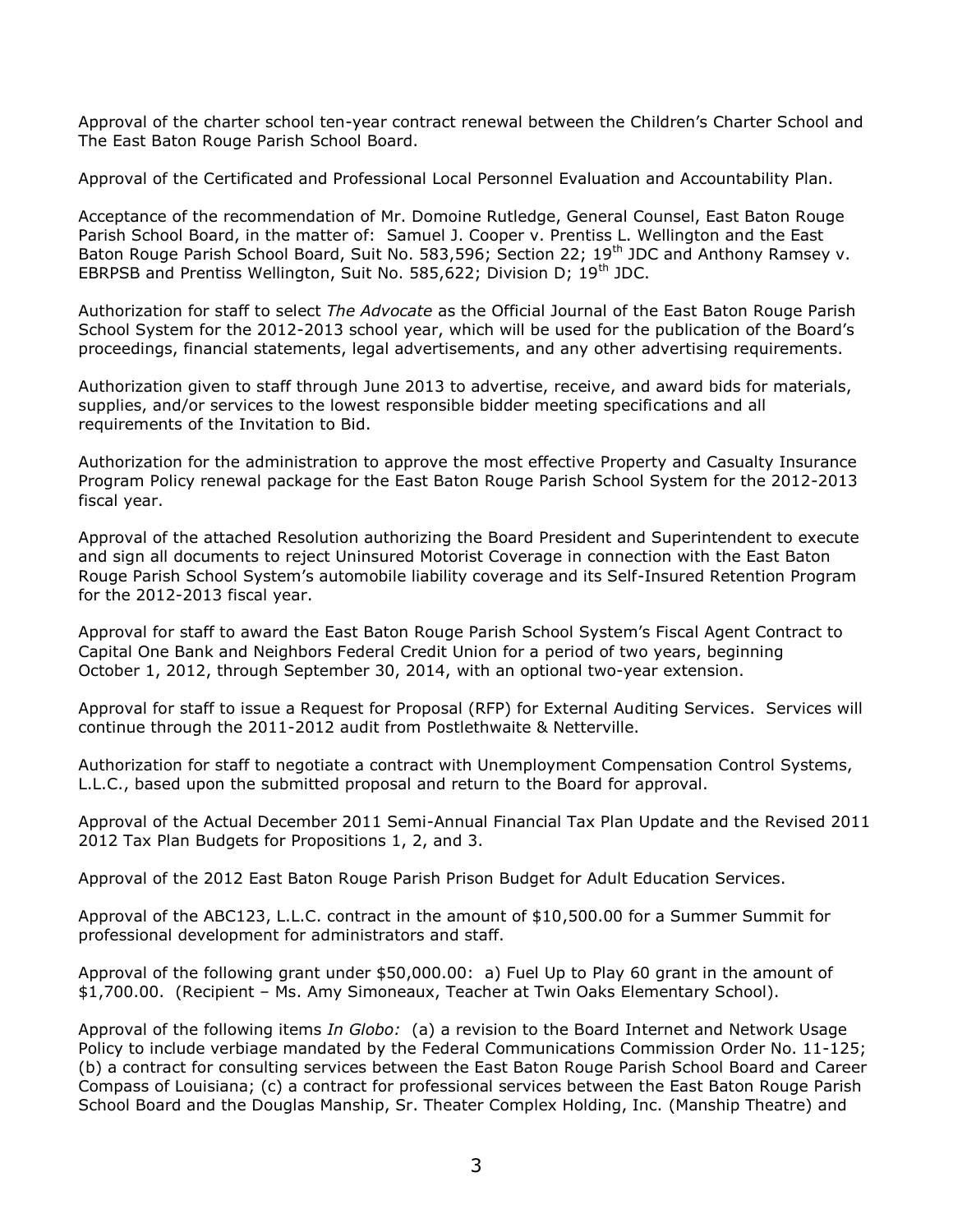(d) a contract for professional services between the East Baton Rouge Parish School Board and the Arts Council of Greater Baton Rouge (Arts Council).

------

# *END OF CONSENT AGENDA ITEMS*

**------**

# **Approval of 2013 EBRPSS Health Care Plan and Ancillary Benefit Plan**

# **By Mr. Tatman**

Resolved, that, the East Baton Rouge Parish School Board does hereby approve the 2013 East Baton Rouge Parish School System Health Care Plan and Ancillary Benefit Plan recommendations from Mercer Human Resources Consulting.

# **Seconded by Mr. Freeman**

# **Discussion followed.**

# **A substitute motion was made.**

# **By Mr. Smith**

Resolved, that, the East Baton Rouge Parish School Board does hereby approve to defer the decision on this item to the next regular scheduled board meeting of July 19, 2012.

# **Seconded by Mr. Tatman**

# **Unanimously adopted by a vote of all the members.**

**------**

# **Approval of 2012-2013 Child Nutrition Program Budget**

# **By Mr. Arbour**

Resolved, that, the East Baton Rouge Parish School Board does hereby approve the 2012-2013 Child Nutrition Program Budget for the East Baton Rouge Parish School System.

# **Seconded by Mr. Freeman**

# **The vote on the motion was as follows:**

| Yeas: (8) | Mr. Arbour, Mr. Freeman, Mrs. Freiberg, Mr. Lamana, Ms. Lee, Dr.<br>Nelson-Smith, Mr. Tatman, and Mrs. Ware-Jackson |
|-----------|---------------------------------------------------------------------------------------------------------------------|
|           |                                                                                                                     |

**Nays: (3) Mrs. Bernard, Ms. Dyason and Mr. Smith**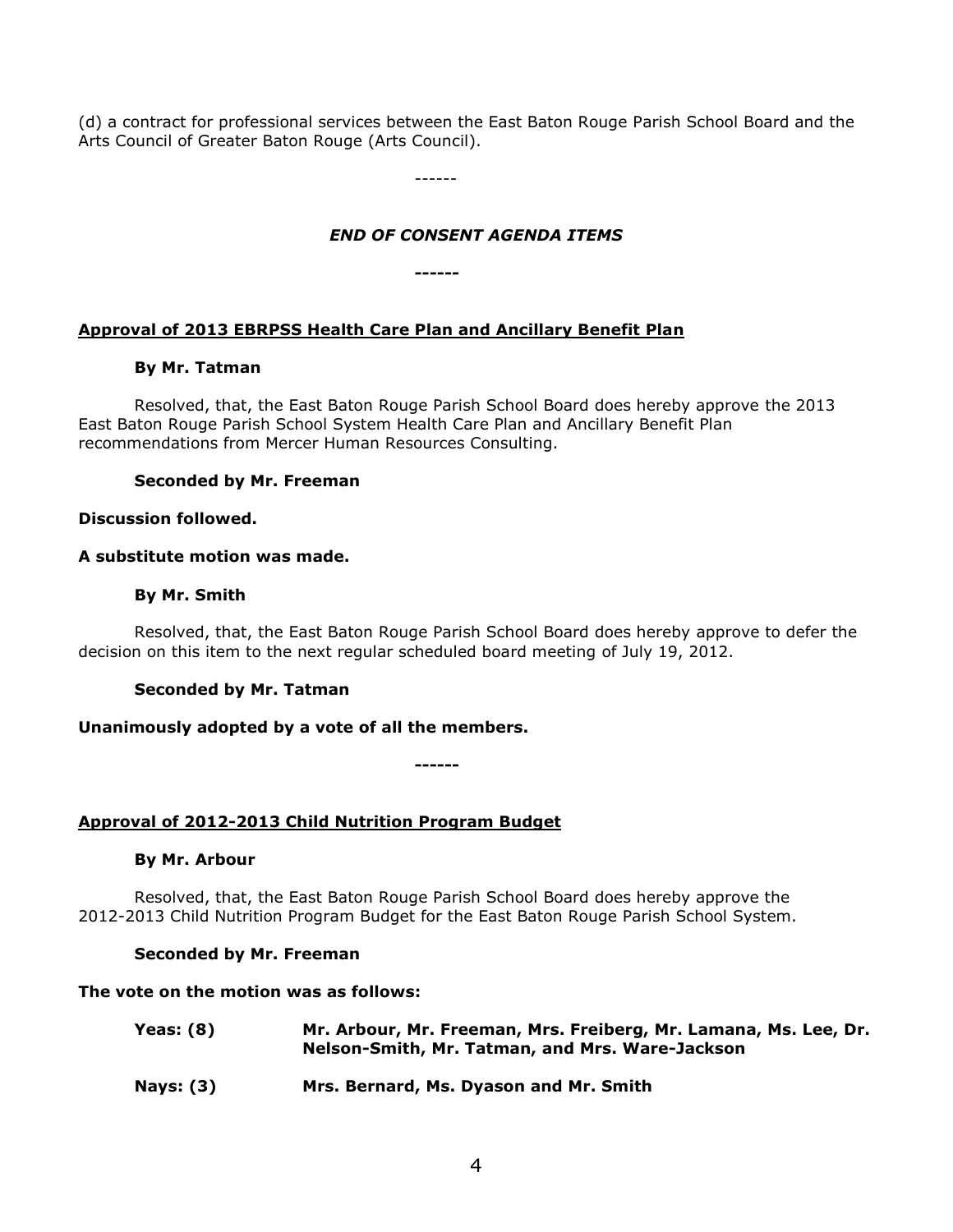**Abstained: (0) None**

**Absent: (0) None**

**The motion was declared adopted.**

**------**

# **Approval of Plan #4 Regarding Attendance Zones and Grade Configurations for Lee High School for 2012-2013 School Year**

## **By Mr. Tatman**

Resolved, that, the East Baton Rouge Parish School Board does hereby approve Plan #4 regarding attendance zones and grade configurations for the 2012-2013 school year**.** 

## **Seconded by Mr. Arbour**

**Discussion followed.**

## **The following substitute motion was made.**

## **By Ms. Dyason**

Resolved, that, the East Baton Rouge Parish School Board does hereby approve Plan #5 the attendance zones and grade configurations for Lee High School for the 2012-2013 school year**.** 

# **The substitute motion died for lack of a second.**

## **The following "friendly" amendment was offered.**

## **By Mr. Arbour**

Resolved, that, the East Baton Rouge Parish School Board does hereby approve Plan #4 of the attendance zones and grade configurations for Lee High School for the 2012-2013 school year with rising sophomores**.** 

## **The "friendly" amendment was accepted by the originator.**

## **Discussion continued.**

## **Call the Question**

**By Mr. Arbour**

## **The vote on "call the question" was as follows:**

| Yeas: (9) | Mr. Arbour, Mr. Freeman, Mrs. Freiberg, Mr. Lamana, Ms. Lee, Dr. |
|-----------|------------------------------------------------------------------|
|           | Nelson-Smith, Mr. Smith, Mr. Tatman, and Mrs. Ware-Jackson       |
|           |                                                                  |

**Nays: (2) Mrs. Bernard and Ms. Dyason**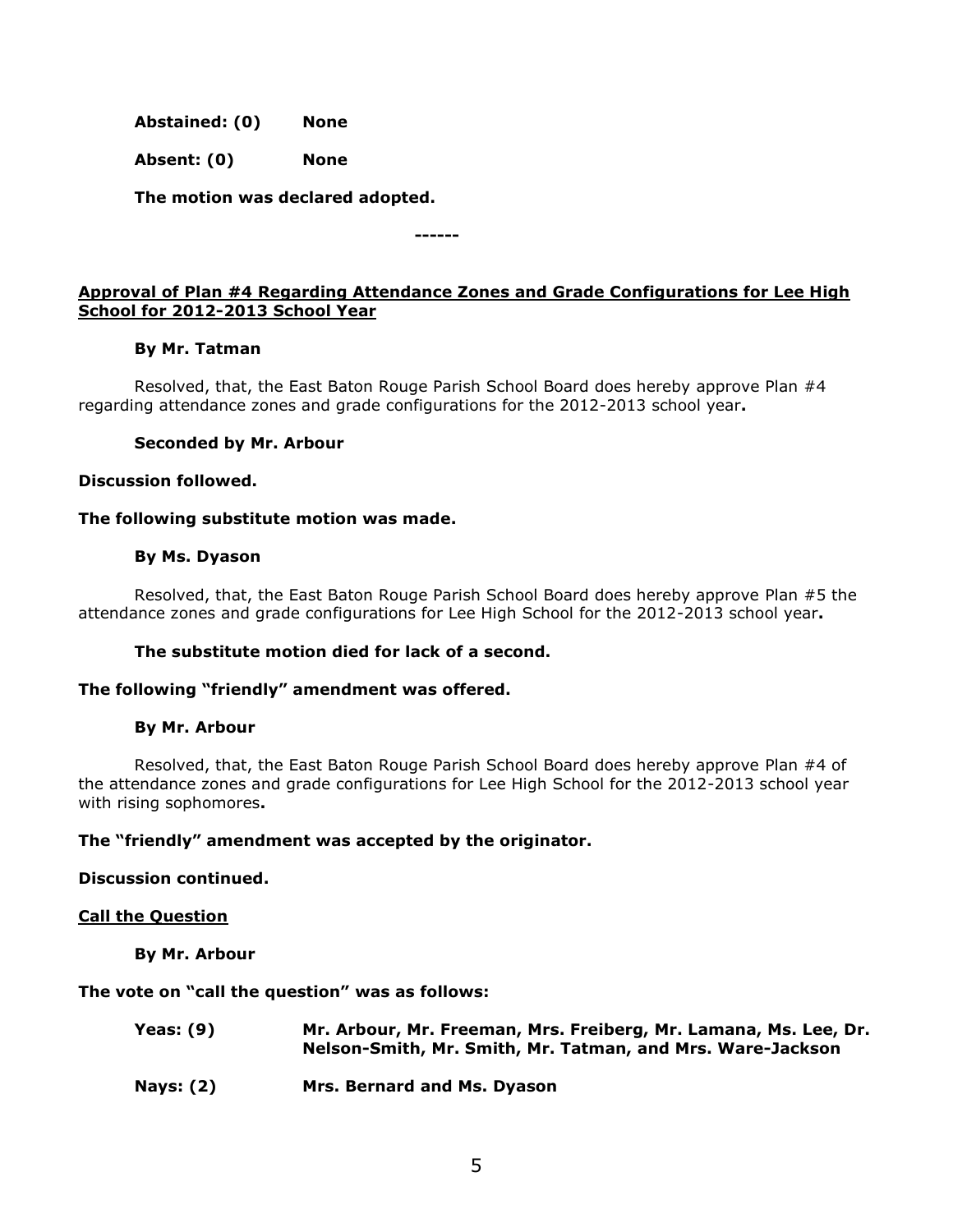**Abstained: (0) None**

**Absent: (0) None**

**The motion was declared adopted.**

**The vote on the motion to approve Plan #4 was as follows:**

| Yeas: (9) | Mr. Arbour, Mrs. Bernard, Mr. Freeman, Mr. Lamana, Ms. Lee, Dr. |
|-----------|-----------------------------------------------------------------|
|           | Nelson-Smith, Mr. Smith, Mr. Tatman, and Mrs. Ware-Jackson      |

- **Nays: (1) Ms. Dyason**
- **Abstained: (1) Mrs. Freiberg**
- **Absent: (0) None**

**The motion was declared adopted.**

**------**

## **Authorization for Superintendent to Finalize Contract**

#### **By Mrs. Bernard**

Resolve, that, the East Baton Rouge Parish School Board does hereby give authorization for the Superintendent to finalize the contract between THRIVE Baton Rouge Charter School and the East Baton Rouge Parish School Board.

#### **Seconded by Mr. Freeman**

#### **The vote on the motion was as follows:**

- **Yeas: (10) Mr. Arbour, Mrs. Bernard, Ms. Dyason, Mr. Freeman, Mrs. Freiberg, Mr. Lamana, Ms. Lee, Mr. Smith, Mr. Tatman, and Mrs. Ware-Jackson**
- **Nays: (1) Dr. Nelson-Smith**
- **Abstained: (0) None**
- **Absent: (0) None**

**The motion was declared adopted.**

**------**

## **Approval to Consolidate Agenda Items #31, #32, and #33**

**By Mr. Arbour**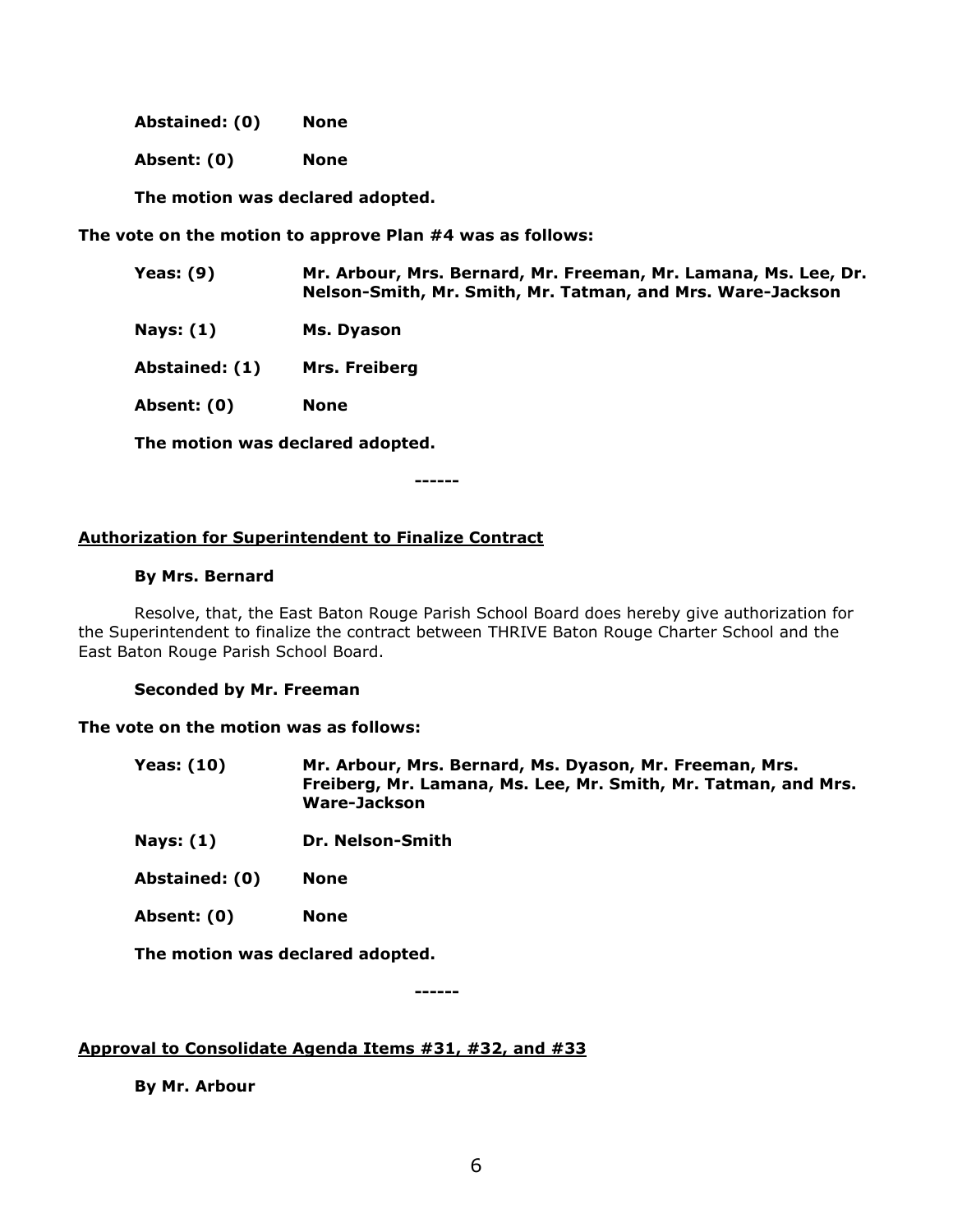Resolved, that, the East Baton Rouge Parish School Board does hereby approve consolidating agenda Items #31, #32, and #33.

#### **Seconded by Mr. Tatman**

**The vote on the motion was as follows:**

| Yeas: (8)      | Mr. Arbour, Mrs. Bernard, Ms. Dyason, Mr. Freeman, Mrs.<br>Freiberg, Mr. Lamana, Mr. Tatman, and Mrs. Ware-Jackson |
|----------------|--------------------------------------------------------------------------------------------------------------------|
| Nays: (3)      | Ms. Lee, Dr. Nelson-Smith, and Mr. Smith                                                                           |
| Abstained: (0) | None                                                                                                               |

**Absent: (0) None**

**The motion was declared adopted.**

**------**

# **Approval of Items #31, #32, and #33**

## **By Mr. Arbour**

Resolved, that, the East Baton Rouge Parish School Board does hereby approve consolidating agenda Items  $\#31$ ,  $\#32$ , and  $\#33$ . Item  $\#31$ : Approval of the following new job descriptions – Office of Human Resources: (a) Principal, (b) Associate Principal, (c) Assistant Principal, (d) School Counselor, (e) Classroom Teacher, and (f) Librarian. Item #32: Approval of the following revised job descriptions: 32-a. Office of Federal Programs: (1) Coordinator of Title I and (2) School-Wide Program Monitor. 32-b.General Fund: (1) Dean and (2) Administrative Dean. Item #33: Approval of the following new job descriptions: 33-a. Office of Exceptional Student Services: (1) Instructional Support Specialist, (2) Behavior Strategist, and (3) Program Facilitator. 33-b. Executive Director for School Leadership.

# **Seconded by Mrs. Bernard**

## **Unanimously adopted by a vote of all the members.**

**------**

# **Approval of Agreement**

## **By Mr. Lamana**

Resolved, that, the East Baton Rouge Parish School Board does hereby approve the Health Centers in Schools (HCS) Interagency Agreement for the Medicaid Hospital Supplemental Payment Program with Our Lady of the Lake, Health Centers in Schools, and the Louisiana Department of Health and Hospitals. The Superintendent is given authorization to make any final adjustments to the agreement.

## **Seconded by Mr. Smith**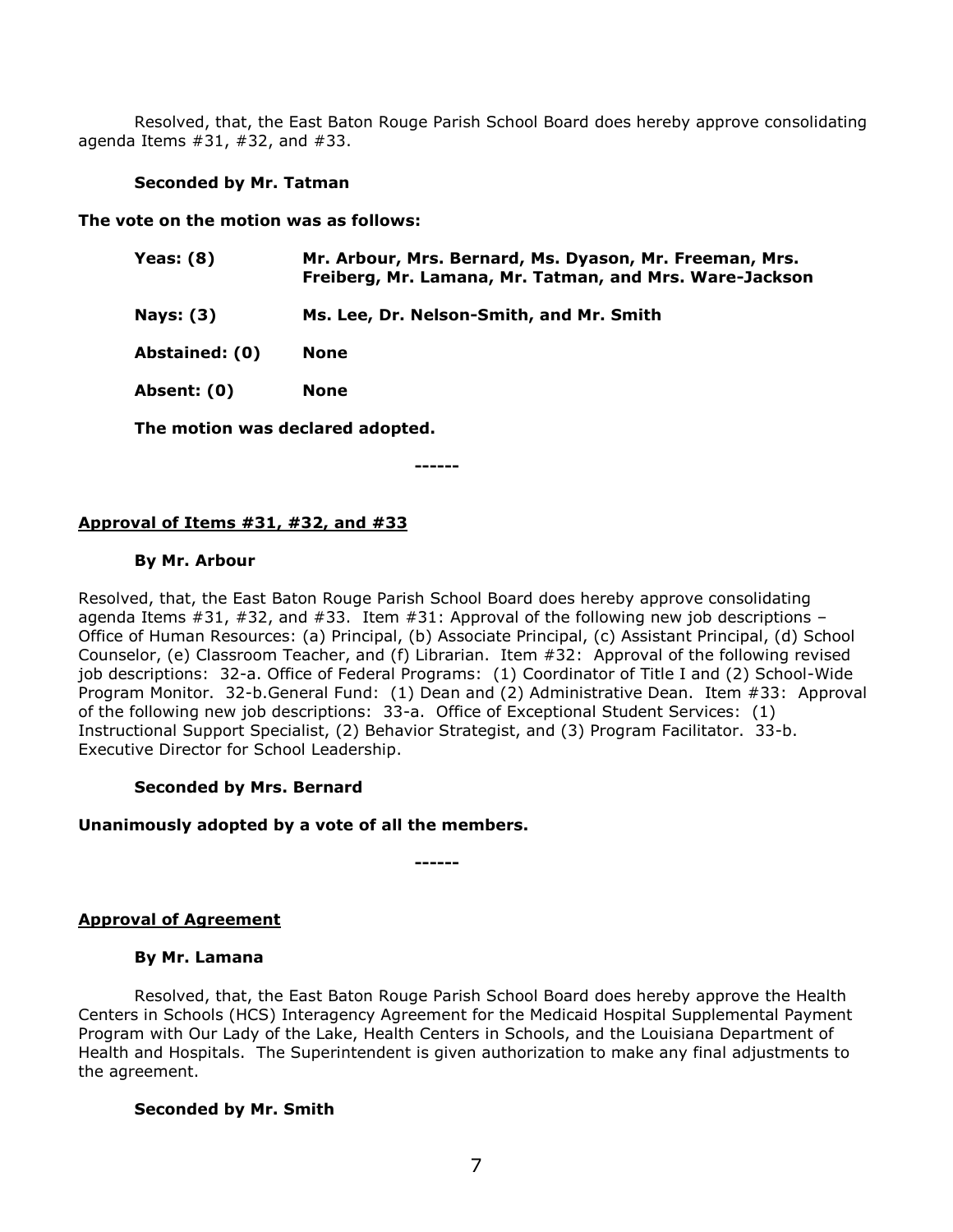#### **Unanimously adopted by a vote of all the members.**

**------**

## **Approval of Revised Amendment #2 to Contract**

## **By Mr. Smith**

Resolved, that, the East Baton Rouge Parish School Board does hereby approve the Revised Amendment #2 to the original contract between Louisiana State University (LSU) College of Education and the East Baton Rouge Parish School System as it relates to the Robert Noyce Scholarship Program for the National Science Foundation.

#### **Seconded by Ms. Dyason**

#### **Unanimously adopted by a vote of all the members.**

**------**

## **Approval of Contract Addendums**

#### **By Mrs. Bernard**

Resolved, that, the East Baton Rouge Parish School Board does hereby approve the following: (a) Addendum to a contract with Catapult Learning, L.L.C. and (b) Addendum to a contract with Education Foundations, L.L.C.

#### **Seconded by Ms. Lee**

#### **The vote on the motion was as follows:**

| Yeas: (10) | Mr. Arbour, Mrs. Bernard, Ms. Dyason, Mr. Freeman, Mrs.        |
|------------|----------------------------------------------------------------|
|            | Freiberg, Mr. Lamana, Ms. Lee, Mr. Smith, Mr. Tatman, and Mrs. |
|            | Ware-Jackson                                                   |

**Nays: (0) None**

**Abstained: (1) Dr. Nelson-Smith**

**Absent: (0) None**

**The motion was declared adopted.**

**------**

## **Approval of a Contract**

**By Mr. Smith**